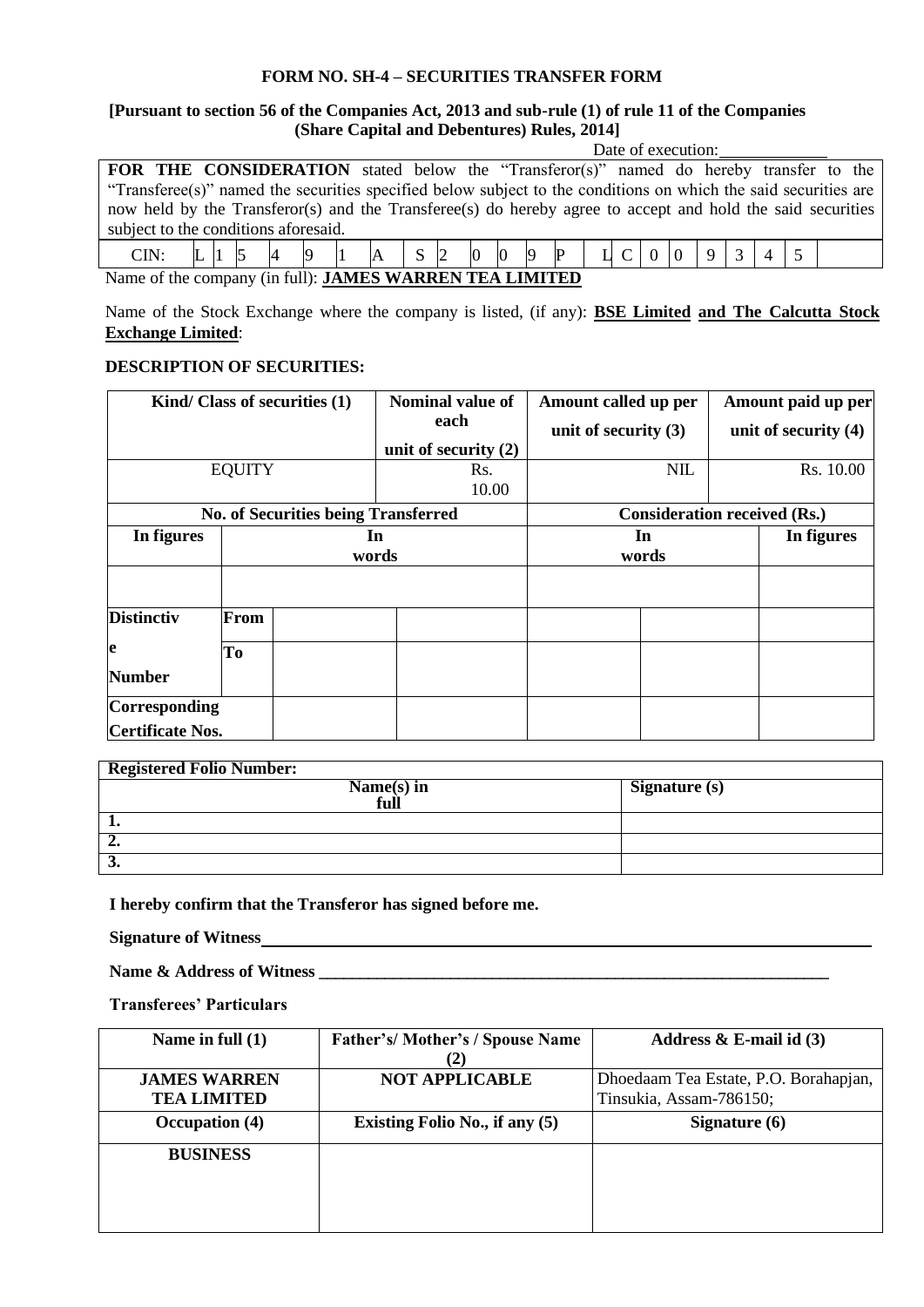# **Folio No. of Transferee Specimen Signature**

**of Transferee(s) 1.** 

**2. 3.** 

## **Value of Stamp affixed: Rs…………….**

### **Enclosures:**

- 1. Certificate of shares or debentures or other securities
- 2. If no certificate is issued, Letter of allotment
- 3. Copy of PAN Card of all the Transferee(s) (For all listed Cos.)
- 4. Others, Specify,

| <b>STAMPS</b> |
|---------------|
|               |
|               |
|               |
|               |
|               |
|               |
|               |
|               |
|               |